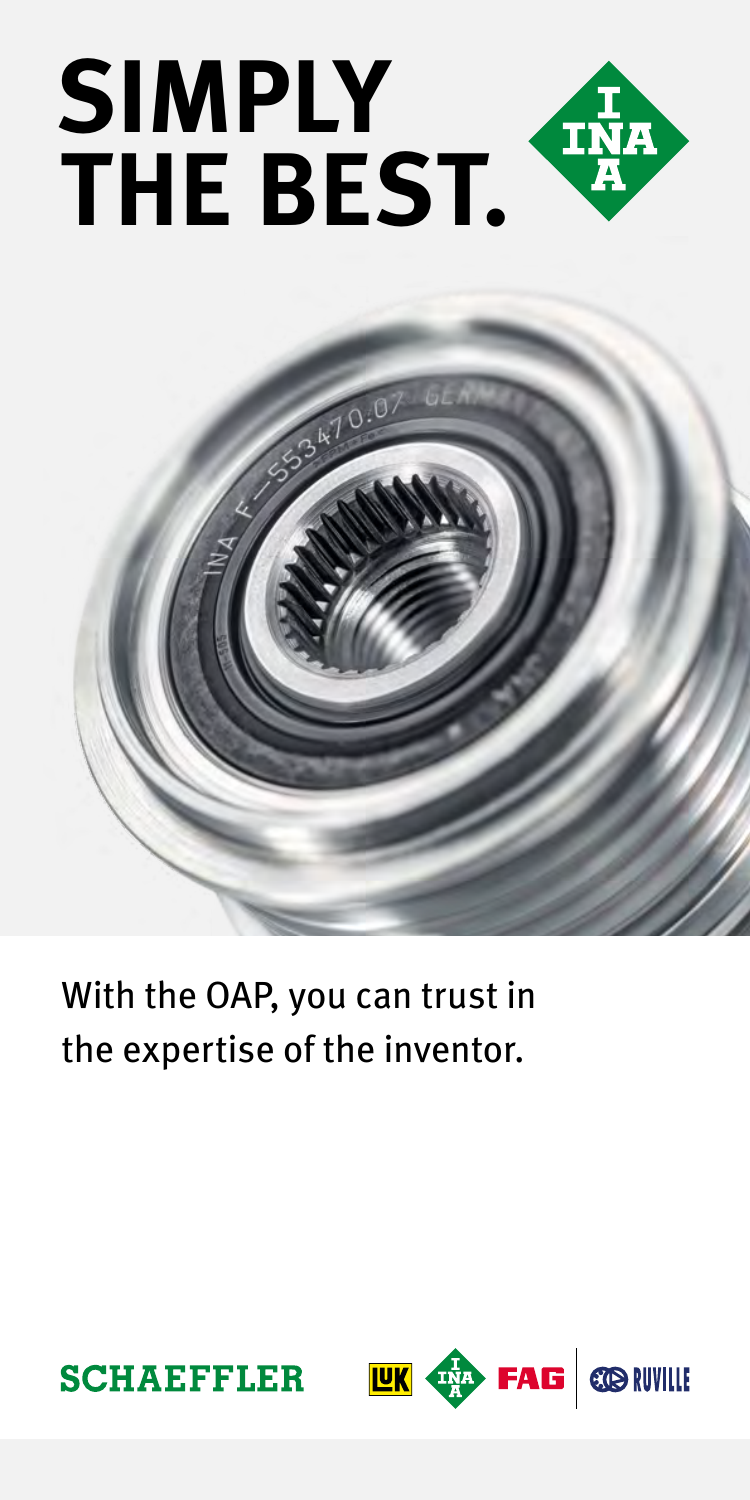## **Here's what can be achieved with Overrunning Alternator Pulleys from INA.**

Engines in modern vehicles are becoming more and more compact and the range of comfort features is always on the rise, requiring more electrical power. The result is ever more powerful alternators with a greater mass moment of inertia that cause increasingly larger vibrations at the front end auxiliary drive.

A rigid belt pulley on the rotor of the alternator cannot adequately prevent the rotational irregularities since a belt pulley does not allow rotary motion. The constant vibrations often damage the entire front end auxiliary drive – and eventually lead to total engine failure.

In contrast, the INA Overrunning Alternator Pulley (OAP) from Schaeffler decouples the rotor from the rotational irregularities of the engine. The ingenious construction principle of the OAP guarantees a **higher load resistance** from the front end auxiliary drive in addition to **reduced wear.**



of the alternator

## **Effects on the engine.**

**Front End Auxiliary Drive without INA Overrunning Alternator Pulley.**



Since the multi-ribbed belt is vibrating, all components in the front end auxiliary drive are subject to stronger forces, resulting in greater wear. The associated damage can ultimately lead to overall system failure.

**Front End Auxiliary Drive with INA Overrunning Alternator Pulley.**



An INA OAP minimizes vibration of the multi-ribbed belt and thus protects all components in the front end auxiliary drive – doubling their service life.

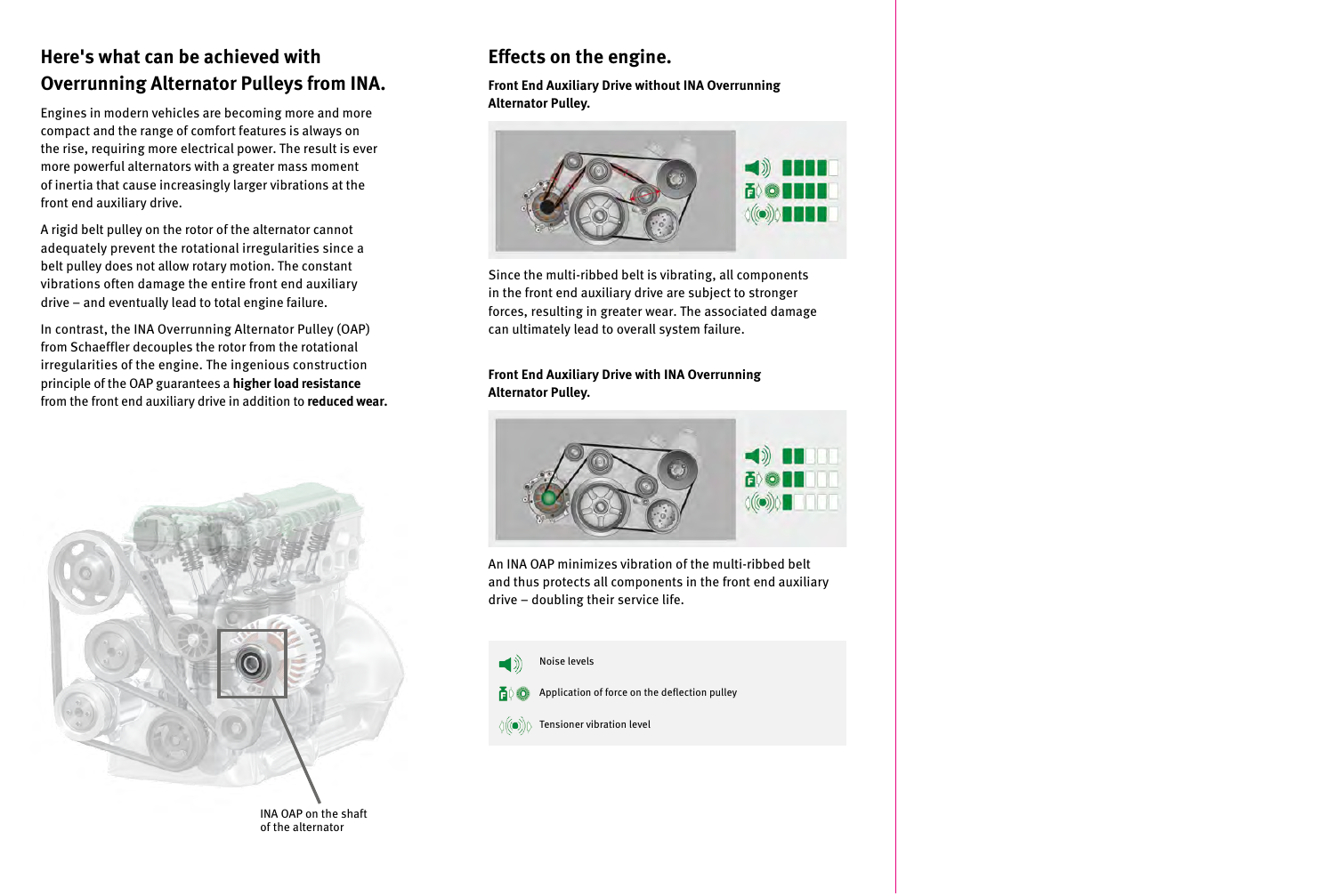#### **Rely on expertise and quality!**

Since the start of series production in 1996, Schaeffler has produced **more than 250 million OAP units.** Thanks to its **original equipment expertise,** many years of experience and **precise production processes,** Schaeffler has set the current industry standard for the OAP segment.

**One in four passenger cars** in the world is now fitted with an INA Overrunning Alternator Pulley! This makes Schaeffler the undisputed **world market leader** – not least because the Overrunning Alternator Pulley technology is constantly being developed and optimized.

You can therefore also rely on the **high-quality OAPs** for repairs and for repurposing alternators when it comes to effectively avoiding consequential damage to the front end auxiliary drive.

#### **INA OAP benefits at a glance.**

- Inventor and world market leader offering unmatched product quality
- Continuous product optimization currently producing the 7th generation
- Covers all relevant vehicles to enable professional repairs

#### **Important:**

- OAPs from INA are available individually or as part of the INA FEAD KIT for a total repair of the front end auxiliary drive
- As you would expect, INA also offers the OAD (Overrunning Alternator Decoupler) in addition to the OAP